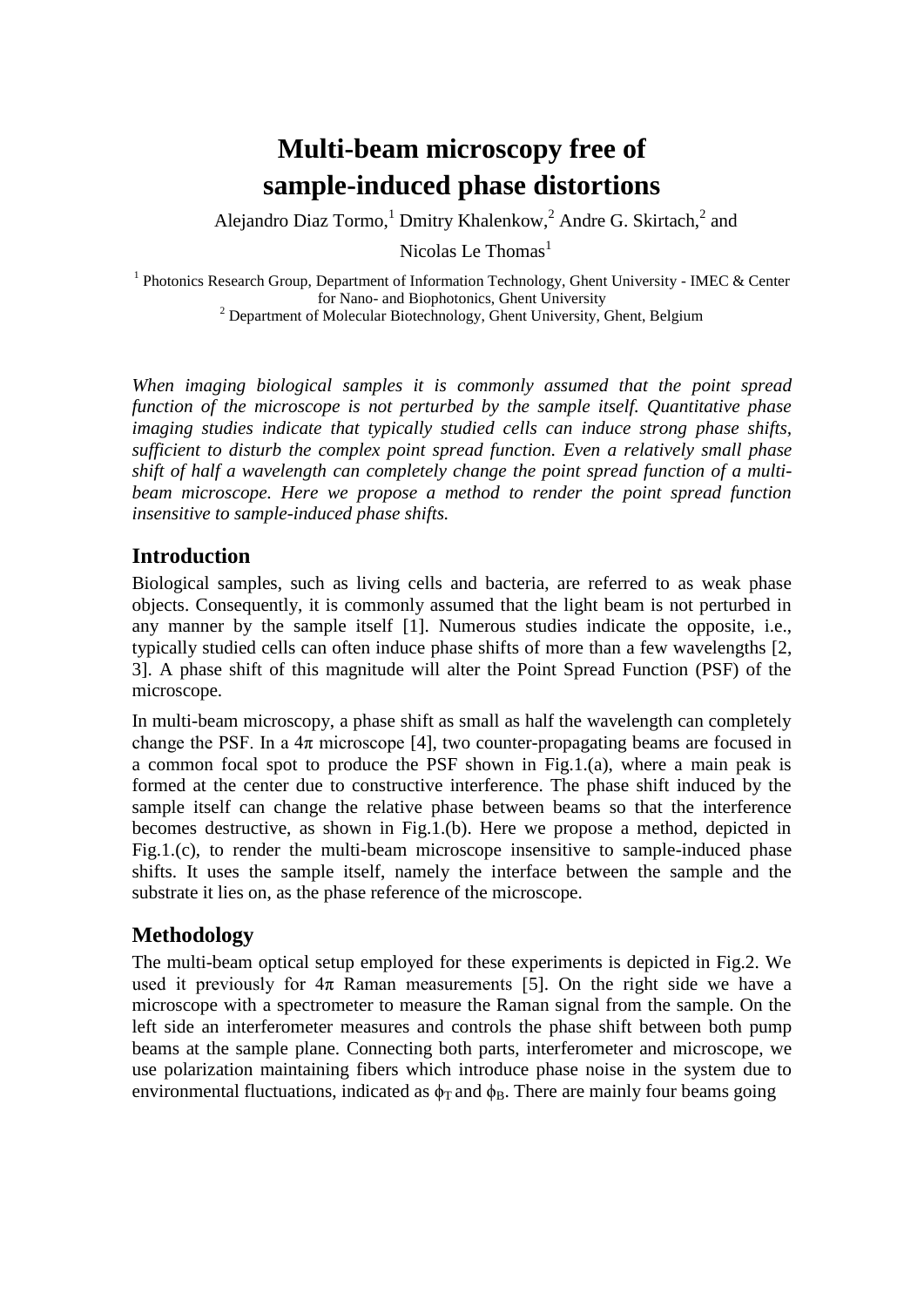

**Fig.1.** (a) Unperturbed  $4\pi$  point spread function with constructive interference at the center. (b) The presence of a cell perturbs the interference pattern. **(c)** We propose to use the slide interface as the phase reference. The interference between a transmitted beam and a reflected beam, indicated by arrows, allows measuring the phase state at that interface. The interference pattern is depicted in red in all three cases. The dashed line indicates where the interference pattern should be the maximum for constructive interference at the center. Drawings are approximately to scale, where the cell width is  $\sim$ 20  $\mu$ m and the width of the main peak of the interferogram is  $\sim 0.4$  µm.

through the setup, two beams transmitted through the sample, and their two reflections happening at the sample plane. We block two of them, indicated by dashed red arrows, with an isolator. The remaining two beams give access to the phase shift between pump beams at the sample plane. We realized that the reflection at the sample plane can sometimes be too weak to be useful. There are two main cases when the reflection this can happen: when the sample is immersed in water the index contrast between substrate and water is very weak, reducing the reflection significantly, and when we simply measure a part of the sample that is far away from that interface. In those cases we need to use an external reflector to obtain a sufficient signal to noise ratio at the detector, on the condition that there is no phase noise between the sample plane and the external reflection plane.



**Fig.2.** Optical schematic of the  $4\pi$  Raman microscope used in the experiments. Red arrows indicate different beams travelling through the setup. Dashed arrows are filtered out by the isolator. The extra reflection is optional, depending upon the strength of the sample plane reflection in light red.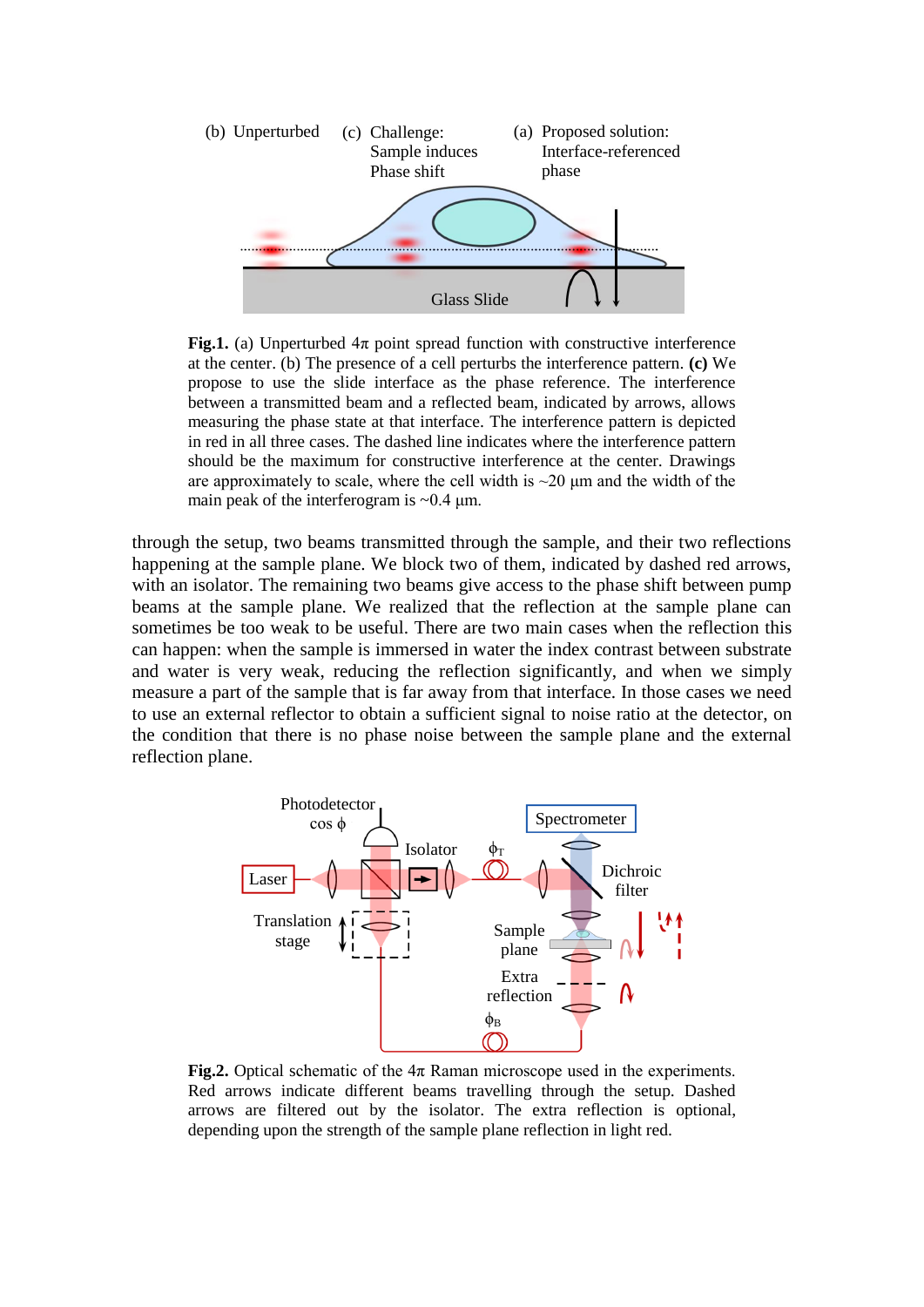In the following experiments we use polystyrene nanoparticles of 250 nm, Fig.3.(a), to demonstrate that the phase shift between counter-propagating beams is anchored to the sample plane. We focus on their polystyrene peak indicated in Fig.3.(b). The Raman signal from the nanoparticles at the spectrometer should both follow a general form of interference between two beams  $\theta_f + A \cos \phi$ , where  $\phi = \phi_T - \phi_B$ . At every point we take 4 spectra at different phase shifts between counter-propagating beams to recover all the parameters of the interferogram. To resolve the  $\pi$ -ambiguity introduced by the sinusoidal term on the phase  $\phi$  we need two measurements, plus two other measurements to solve the offset  $O_f$  and the amplitude A.



Fig.3. Polystyrene nanoparticles of 250 nm diameter. (a) Visible image. (b) Raman spectrum. The CaF<sub>2</sub> peak comes from the substrate and the polystyrene peak around  $333 \text{ cm}^{-1}$  corresponds to the particles.

#### **Results**

With biological samples we would need to use the external reflector, but in this particular experiment we use dry nanoparticles and we measure very close to the interface, so we do not require it. Since the interface is acting as the phase reference we can say that the phase is anchored to the sample. We investigated how the phase between top and bottom beams changes when we axially scan the sample, expecting a constant value for an anchored phase. We measured how much we have to change the phase between counter-propagating beams in order to get the maximum polystyrene Raman signal for different axial positions of the sample. The result is plotted in Fig.4, where an approximately constant value for a sample position  $z<0$  microns can be seen. After that, the phase changes 3.7 radians in 0.9 microns, which is smaller than the



**Fig.4.** Phase shift needed between top and bottom beams to maximize the Raman polystyrene peak.